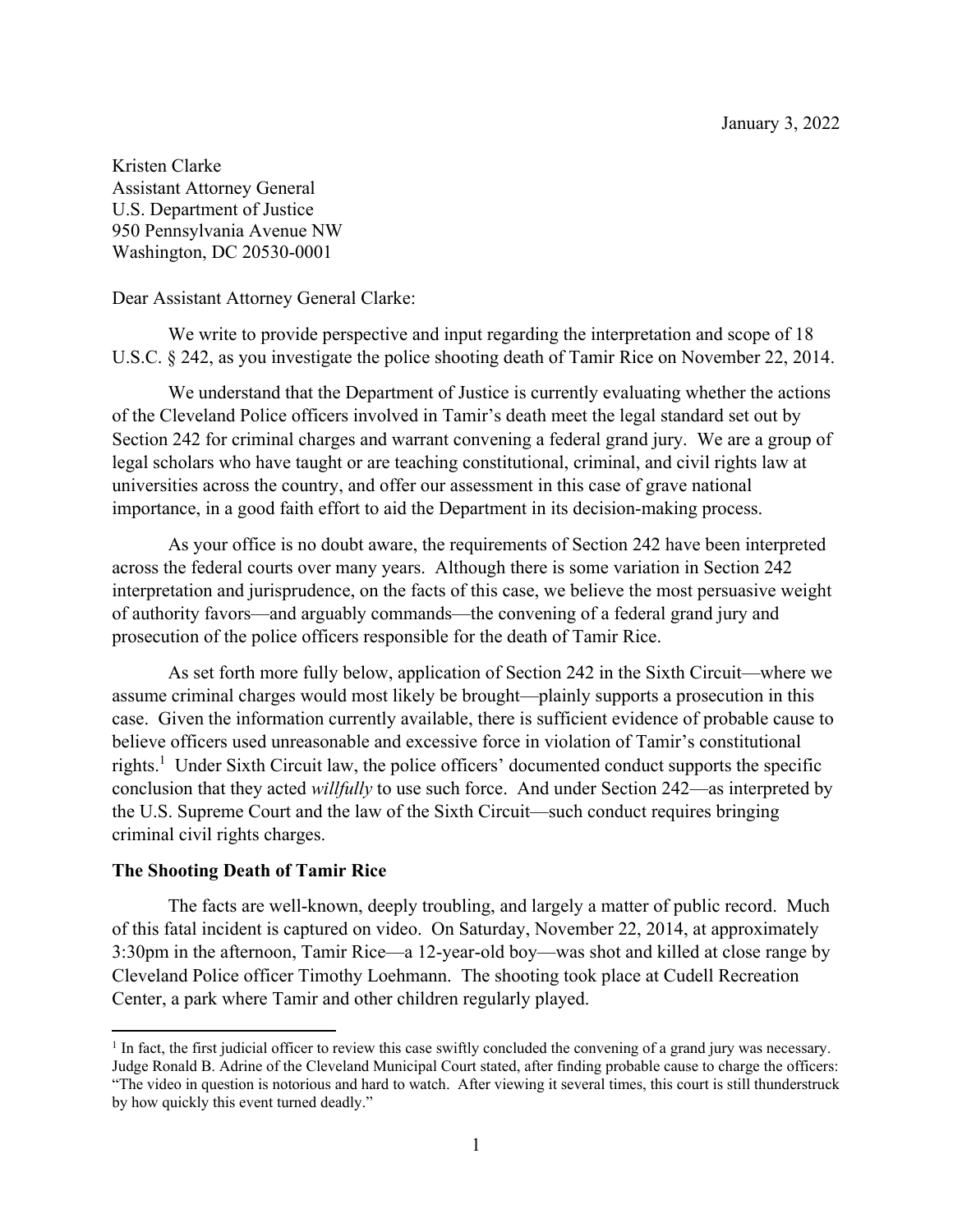That afternoon, Tamir had been playing in the park with a toy gun, which had been given to him by another boy. A man who was drinking and waiting for a bus saw Tamir playing with the toy gun and called 911 to make a report. He twice relayed to the 911 officer that the gun was "probably fake" and that Tamir was "probably a juvenile" who was sitting on a swing in the park. He did not report that he or anyone else had been shot at, or that any altercation had taken place. According to the Cuyahoga County Prosecutor's report of the incident, the dispatcher advised Officers Timothy Loehmann and Frank Garmback that someone was sitting on the swings at the park with a gun. The dispatcher did not tell the officers that the gun had been fired or that anyone had been shot or injured.

According to a statement submitted to the Cuyahoga County Sheriff's Department, Loehmann stated that when the officers arrived, they sighted Tamir standing by himself. Tamir was not holding any weapons in his hands. According to a video of the incident, when the officers arrived, they drove into the park and pulled up within a few feet of Tamir. Officer Loehmann jumped out of the car while it was still moving, with his gun drawn, and shot Tamir in the abdomen, *all within less than two seconds*. 2

Taken as a whole, the weight of evidence contained in the public record demonstrates beyond any reasonable doubt that Officer Loehmann shot Tamir Rice, willfully and intentionally on the sole basis of information provided by a radio dispatcher, information which could not form an objectively reasonable basis for employing deadly force in an instantaneous manner. As the video confirms, the officers pulled up to Tamir in a moving vehicle, Officer Loehmann jumped out while the car was still in motion, his gun was drawn, he aimed the weapon and then intentionally shot and killed Tamir even though neither of the officers or any civilians were in any actual or observable danger. This is the very definition of willful conduct as contemplated by the applicable law.

#### **Convening a Federal Grand Jury and Prosecution Under Section 242 is Warranted**

Section 242, which was enacted as part of the Civil Rights Act of 1866 following the Civil War, provides that:

> Whoever, under color of any law, statute, ordinance, regulation, or custom, willfully subjects any person in any State, Territory, Commonwealth, Possession, or District to the deprivation of any rights, privileges, or immunities secured or protected by the Constitution or laws of the United States, or to different

<sup>&</sup>lt;sup>2</sup> Importantly, the video footage contradicts the key claims made by the officers, including Loehmann's statement given to the Sheriff's Department prior to the release of the video—that he came upon "an active shooter situation." Officer Loehmann claimed that he made repeated commands to Tamir to show his hands, which is unlikely given the less than two seconds that elapsed, and the fact that the officers' car windows were rolled up. Even if he had shouted those commands, he gave Tamir no time to comply with them. Additionally, the officers' claims that Tamir turned toward their car—presumably meant to imply that he was moving towards them in a threatening manner—are also contradicted by the video, which shows the car speeding up to Tamir, rather than Tamir turning to face the car. An expert in kinetic analysis hired by the Rice family, Dr. Jesse Wobrock, concluded from the video that, rather than putting his hands in his "waistband" to grab a weapon—as claimed by the officers—Tamir's hands remained in his jacket pockets during the entirety of the one to two seconds in which the shooting took place.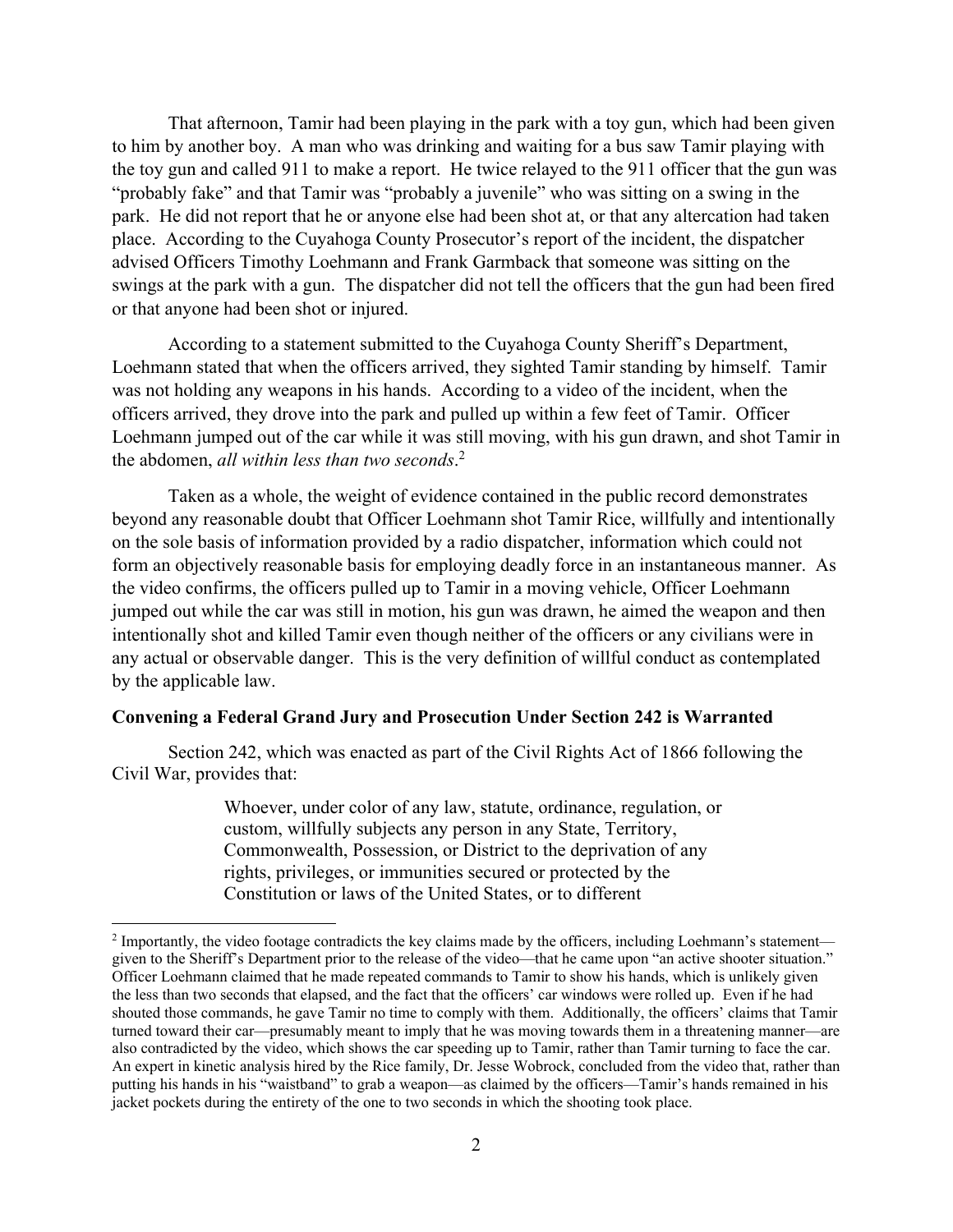punishments, pains, or penalties, on account of such person being an alien, or by reason of his color, or race, than are prescribed for the punishment of citizens, shall be fined under this title or imprisoned not more than one year, or both[.]

 A prosecution under Section 242 requires the government to prove that a person acting under color of law acted willfully to deprive an individual of their constitutional rights. This intent requirement— "willfully"—was examined by the Supreme Court in *United States v. Screws*, in which the Court considered a precursor statute to Section 242. 325 U.S. 91 (1945). In *Screws*, the plurality of the Court explained that "[t]he fact that the defendants may not have been thinking in constitutional terms is not material where their aim was not to enforce local law but to deprive a citizen of a right and that right was protected by the Constitution. When they so act they at least act in reckless disregard of constitutional prohibitions or guarantees." *Id*. at 106. The Court found that it was necessary for the jury "to find that petitioners had the purpose to deprive the prisoner of a constitutional right" and that "in determining whether that requisite bad purpose was present the jury would be entitled to consider all the attendant circumstance—the malice of petitioners, the weapons used in the assault, its character and duration, the provocation, if any, and the like." *Id.* at 107.

 Following *Screws*, several Circuits have interpreted the intent requirement as satisfied by a showing that the officer acted with "reckless disregard" for the victim's constitutional rights. *See United States v. Gwaltney*, 790 F.2d 1378, 1386 (9th Cir. 1986) ("It is not necessary for the government to prove the defendant was thinking in constitutional terms at the time of the incident, for a reckless disregard for a person's constitutional rights is evidence of specific intent to deprive that person of those rights."); *United States v. Johnstone*, 107 F.3d 200, 208-09 (3d Cir. 1997) ("In simpler terms, 'willful[ ]' in § 242 means either particular purpose or reckless disregard. Therefore, it is enough to trigger § 242 liability if it can be proved—by circumstantial evidence or otherwise—that a defendant exhibited reckless disregard for a constitutional or federal right."); *United States v. Bradley*, 196 F.3d 762, 769 (7th Cir. 1999) ("To show a willful deprivation of a civil right under § 242, the government must establish that the defendant acted 'in open defiance or in reckless disregard of a constitutional requirement' …. A defendant need not 'have been thinking in constitutional terms' to willfully violate a constitutional right…. Willfulness may be shown by circumstantial evidence so long as the purpose may "be reasonably inferred from all the circumstances attendant on the act." $)^3$ 

In *Johnstone*, the Third Circuit upheld a jury instruction that included the following description of the intent requirement: "You may find that a defendant acted with the required

<sup>&</sup>lt;sup>3</sup> In *Johnstone*, the Third Circuit found it unnecessary to reach the question of whether "reckless disregard" required an objective or subjective analysis, because, in the case of a police officer using excessive force, it is "obvious" that, "a trained police officer, was aware that federal and state law (recall that [the officer] was employed by a municipal police department that operated under state law) set boundaries within which the use of force is permissible and was surely aware that any use of force presented some risk of falling outside those boundaries."). 107 F.3d at 209 n.11. *See also United States v. Cossette*, 593 F. App'x 28, 30 (2d Cir. 2014) ("at least since *Graham v. Connor,* 490 U.S. 386, 109 S.Ct. 1865, 104 L.Ed.2d 443 (1989), law enforcement officers have been on notice that the Fourth Amendment prohibits their use of excessive force during an arrest.").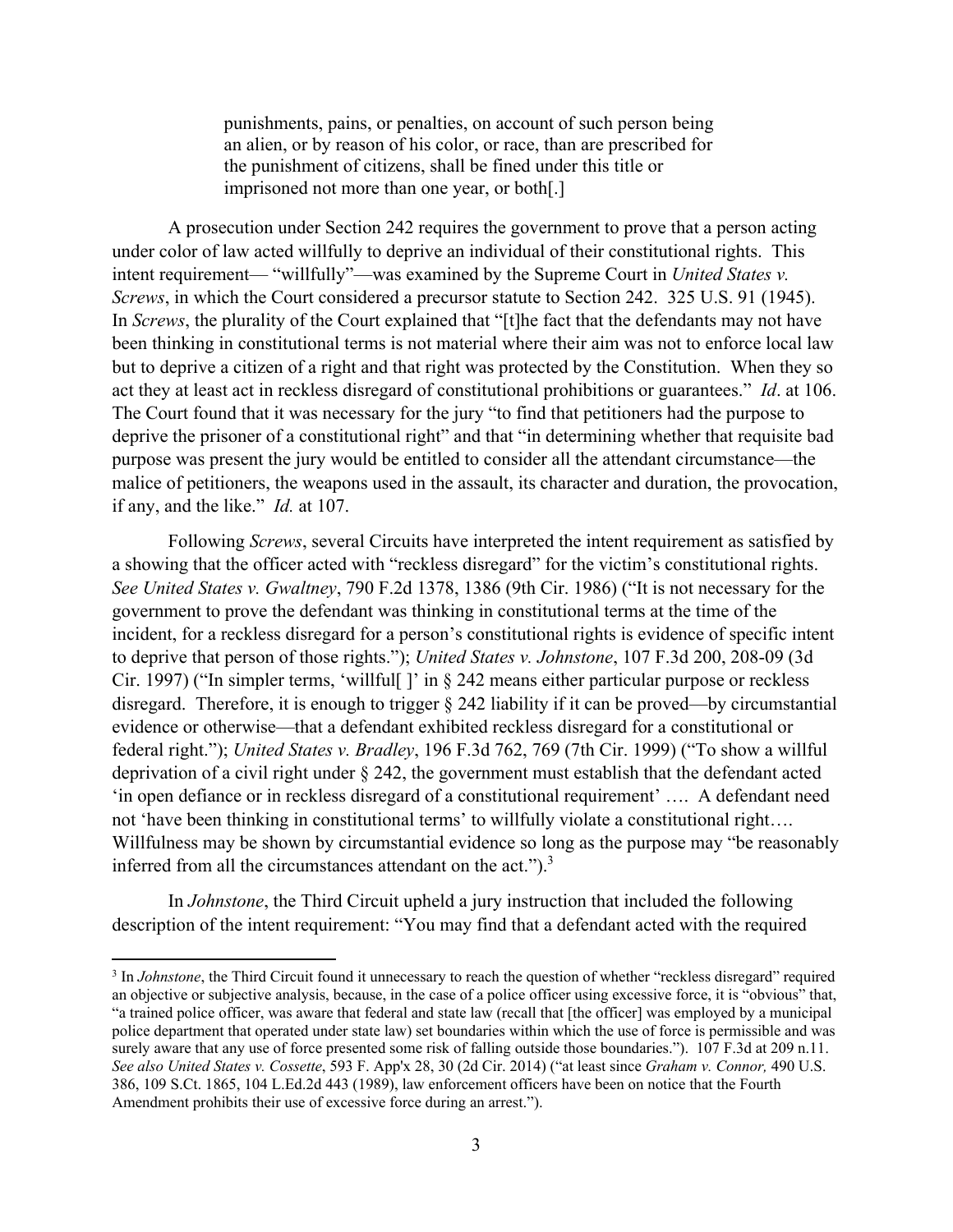specific intent even if you find that he had no real familiarity with the Constitution or with the particular constitutional right involved, here the right to be free from the use of unreasonable or excessive force, provided that you find that the defendant intended to accomplish that which the constitution forbids." 107 F.3d at 210. The Second Circuit has approvingly cited these instructions as well. *See United States v. Pendergrass*, 648 F. App'x 29, 33 (2d Cir. 2016) ("the plain text of *Screws* does not *require* judges to instruct juries using both phrases, 'bad purpose' and 'evil intent,' to adequately define the term 'willful,' and we know of no authority that supports such an interpretation.") (citing *Johnstone,* 107 F.3d at 209–10); *see also United States v. Walsh*, 194 F.3d 37, 52 (2d Cir. 1999) (holding that the "jury did not have to find that the defendant acted with knowledge of the particular provision of the Constitution at issue").

Other courts have employed standards with similar mechanics without using the "reckless disregard" language, finding that the "willful" standard is met if the defendant intended his physical actions, and those actions violated the victim's constitutional rights. *See United States v. Cobb*, 905 F.2d 784, 785 (4th Cir. 1990) (upholding a jury instruction stating that "[i]f you find that a defendant knew what he was doing and that he intended to do what he was doing, and if you find that he did violate a constitutional right, then you may conclude that the defendant acted with the specific intent to deprive the victim of that constitutional right."). *See also United States v. Cowden*, 882 F.3d 464, 474 (4th Cir. 2018) ("Willfulness may be shown by circumstantial evidence, provided that the defendant's purpose reasonably may be inferred from all the connected circumstances.") (citing *Screws*, 325 U.S. 91 at 106); *United States v. Harrison*, 671 F.2d 1159, 1162 (8th Cir. 1982) (upholding jury instruction that excessive force would evidence intent only if the officers used "greater force than that which would appear reasonably necessary").

Only the Fifth Circuit arguably requires a stricter standard: that the officer must knowingly intend to violate the victim's constitutional rights with "bad purpose" or "evil motive." *See United States v. Kerley*, 643 F.2d 299, 303 (5th Cir. 1981) ("The district court's failure to charge the jury that willfully, as used in Section 242, means acting with bad purpose or evil motive was reversible error."); *United States v. Garza*, 754 F.2d 1202, 1210 (5th Cir. 1985) (upholding an instruction that included a reference to "bad purpose or evil motive" and determining that the "term willfully in 18 U.S.C. § 242 implies *conscious purpose* to do wrong and intent to deprive another of a right guaranteed by the Constitution, federal statutes, or decisional law.") (emphasis added). The Fifth Circuit does not appear to have addressed whether circumstantial evidence can establish intent under Section 242, or how the *Screws* court's inclusion of "reckless disregard" in the legal standard fits within its analysis. The Fifth Circuit's law is therefore less complete and out of step with that of the Second, Third, Fourth, Seventh, Eighth, and Ninth Circuits as discussed above. It also stands apart from the law of the Sixth Circuit.

While cases interpreting Section 242's intent requirement in the Sixth Circuit are limited, at least two cases demonstrate the facts here would satisfy the requirement, which appears most similar to the interpretations of the Third, Seventh, and Ninth Circuits. In *United States v. Couch*, the Sixth Circuit upheld jury instructions that explained the intent element to include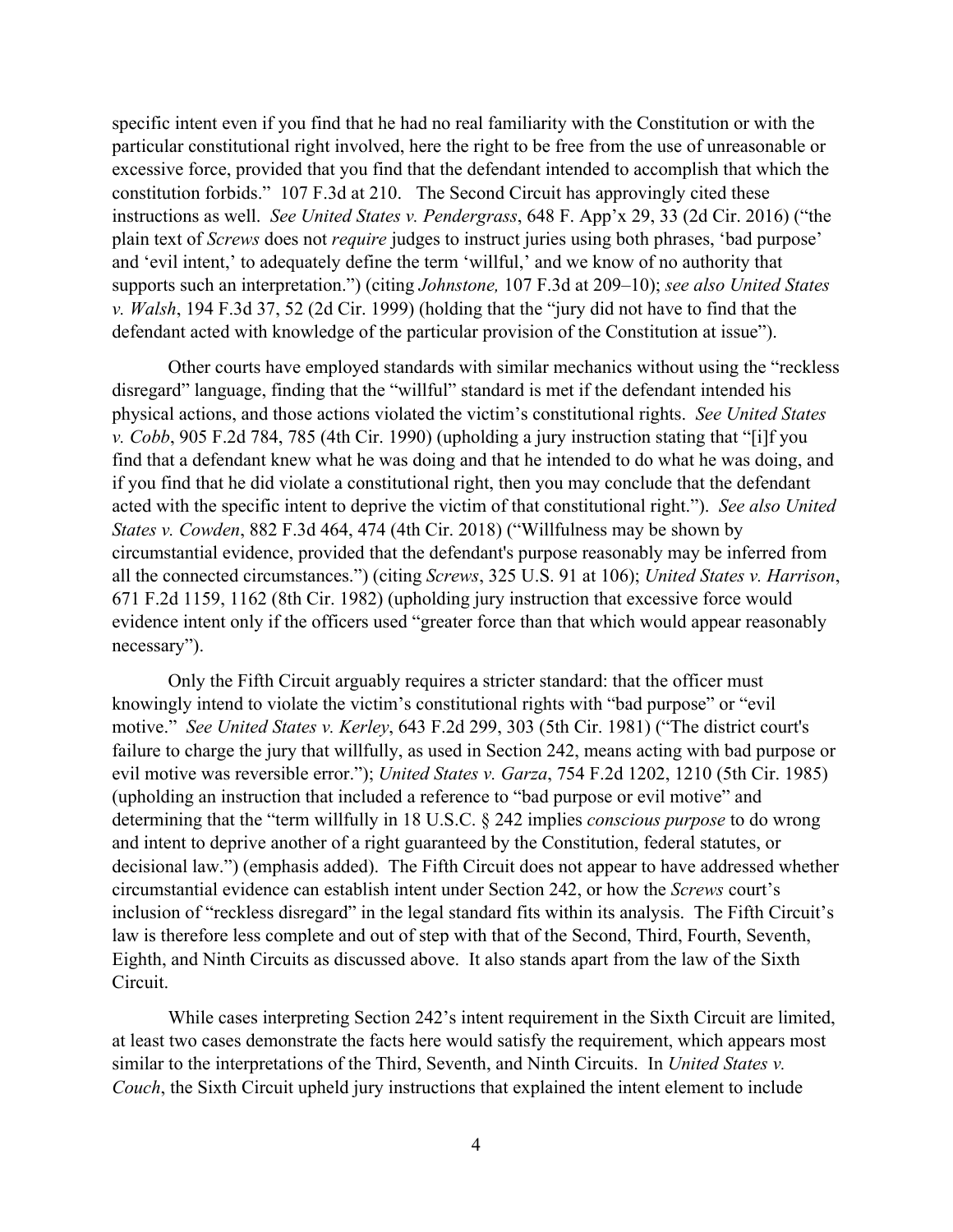"reckless disregard" of constitutional rights, and that intent could be inferred from circumstantial evidence. Specifically, the jury instructions in *Couch* included the explanation that "intent is a state of mind and can be proven by circumstantial evidence" and that it is "not necessary for you to find that the defendants were thinking in constitutional terms at the time of the incident, as a reckless disregard for a person's constitutional rights is evidence of a specific intent to deprive that person of those rights." 59 F.3d 171, 1995 WL 369318 at \*3 (6th Cir. 1995). The Court clarified that "[a]s long as the accused specifically intends to use more force than is reasonable under the circumstances, he acts willfully and thus runs afoul of § 242." *Id*. at \*4 (citing *United States v. Reese*, 2 F.3d 870, 885 (9th Cir. 1993), *cert. denied*, 114 S. Ct. 928 (1994)). The defendant "must have intended to use unreasonable force, that is, he must have intended to deprive [the victim] of his constitutionally protected right to be free from the use of unreasonable force." *Id*.

In *United States v. Corder*, the defendant appealed based on the following jury instruction: "You may find that the defendant acted willfully if you find that he acted in open defiance or reckless disregard of [the victim's] right to be free from unreasonable seizure. In other words, the defendant acted willfully if he seized [the victim] knowing or recklessly disregarding the possibility that the seizure was constitutionally unreasonable." 724 F. App'x 394, 403 (6th Cir. 2018). The court upheld this instruction, including the use of the word reckless, stating that "[w]illful is synonymous with reckless." *Id.* at 404 (citing *Screws*, 325 U.S. at105, for the proposition that one acts willfully when acting "in reckless disregard of a constitutional requirement....").

 Here, under Sixth Circuit case law, the information in the public record supports the conclusion that a federal prosecutor should convene a grand jury to present the evidence that the officers used excessive force and acted with reckless disregard for Tamir's constitutional rights, demonstrating their specific intent to deprive Tamir of those rights. The Sixth Circuit has repeatedly held that "only in rare instances may an officer seize a suspect by use of deadly force." *Sample v. Bailey*, 409 F.3d 689, 697 (6th Cir. 2005) (citation omitted). It has been "clearly established in this circuit for the last twenty years that a criminal suspect has a right not to be shot," *id.* at 699, unless "the officer has probable cause to believe the suspect poses a significant threat of death or serious physical injury to the officer or others." *Withers v. City of Cleveland*, No. 15-3110, 640 F. App'x 416, 419 (6th Cir. Jan. 13, 2016) (quoting *Tennessee v. Garner*, 471 U.S. 1, 3 (1985)).

In assessing the reasonableness of an officer's use of force, courts in the Sixth Circuit consider: "(1) the severity of the crime at issue; (2) whether the suspect poses an immediate threat to the safety of the officers or others; and (3) whether the suspect is actively resisting arrest or attempting to evade arrest by flight." *Sigley v. City of Parma Heights*, 437 F.3d 527, 534 (6th Cir. 2006). None of these factors favor the use of force in this case—openly carrying a weapon is legal in Ohio—and instead, demonstrate the officers' reckless disregard for Tamir's constitutional rights. The officers' actions in shooting Tamir within two seconds of arriving on the scene, even though he had no weapon in his hands and they did not observe him threatening anyone, doing anything illegal, or fleeing, was clearly unreasonable and provide strong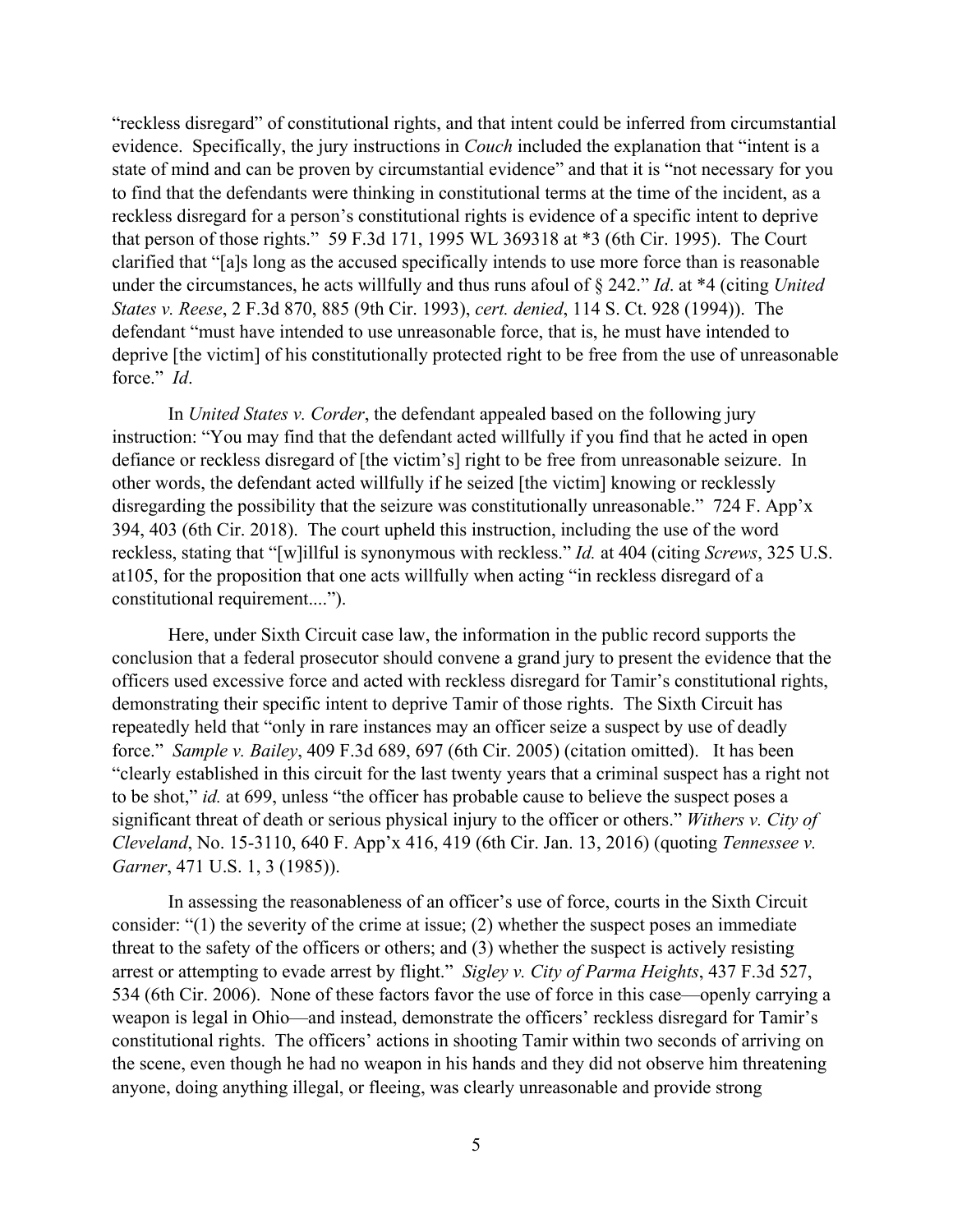circumstantial evidence of their intent. A reasonable juror could certainly find that the officers' failure to even *attempt* to determine whether Tamir posed a significant threat of death or serious physical injury to themselves or others indicates their reckless disregard for his constitutional rights, and their intent to deprive him of those rights.

For example, in *United States v. Bradley*, the Seventh Circuit upheld a conviction under Section 242 under circumstances highly analogous to the shooting death of Tamir, holding that the willfulness standard was satisfied in a case where the defendant officer claimed he acted out of fear for his own safety rather than a specific intent to deprive the victim of his constitutional rights. 196 F.3d at 769. In *Bradley*, two officers were chasing the victim with a police emergency light flashing while the victim refused to stop. *Id.* The defendant officer leaned out the window of a moving police car and fired a bullet into victim's car. *Id.* Although the defendant officer claimed that he believed the victim may have been reaching for a gun, neither he nor the other officer ever saw the victim of brandish a weapon of any kind or do anything that could be reasonably perceived as life-threatening. *Id.* The court found that the defendant officer's actions "were clearly unreasonable and excessive" and the "jury had ample evidence to reasonably conclude" that the officer willfully violated the victim's Fourth Amendment rights. Like the victim in Bradley, Tamir was not holding a weapon or threatening the officers. And unlike the victim in *Bradley*, Tamir was not fleeing or violating any laws, and the entire altercation took place in less than two seconds.

#### **A Federal Grand Jury is Required to Correct the Tainted Local Grand Jury Process**

A federal response is necessary and appropriate because of the multiple, credible, and disturbing allegations that the original grand jury process convened by Cuyahoga County prosecutor Timothy J. McGinty's office was tainted, defective, and aimed at providing a predetermined public exoneration as opposed to a good faith deliberation based on a fair presentation of the facts.

Again, we rely on widely reported information that supports the view that McGinty's actions were highly irregular. He publicly attacked Tamir's mother in a press conference and suggested that she was motivated by greed instead of accountability for the death of her son. His office hired three experts to explain to the grand jury that the officers' actions were justified, and then punctured the secrecy of the grand jury by sharing those reports with the media. In addition, local prosecutors allowed the officers to read prepared statements to the grand jury and then impermissibly permitted them to invoke the Fifth Amendment to avoid cross-examination. This was in violation of clear Supreme Court law. *See Brown v. United States*, 356 U.S. 148, 155–56 (1958) (a witness can "not take the stand to testify in [his] own behalf and also claim the right to be free from cross-examination on matters raised by [his] own testimony on direct examination."). At the same time, prosecutors appear to have cross-examined expert witnesses who testified that the shooting was unjustified in a highly biased, unprofessional, and unfair manner. Perhaps most egregiously, at the end of the grand jury process, McGinty's office recommended to jurors that they should not indict the officers.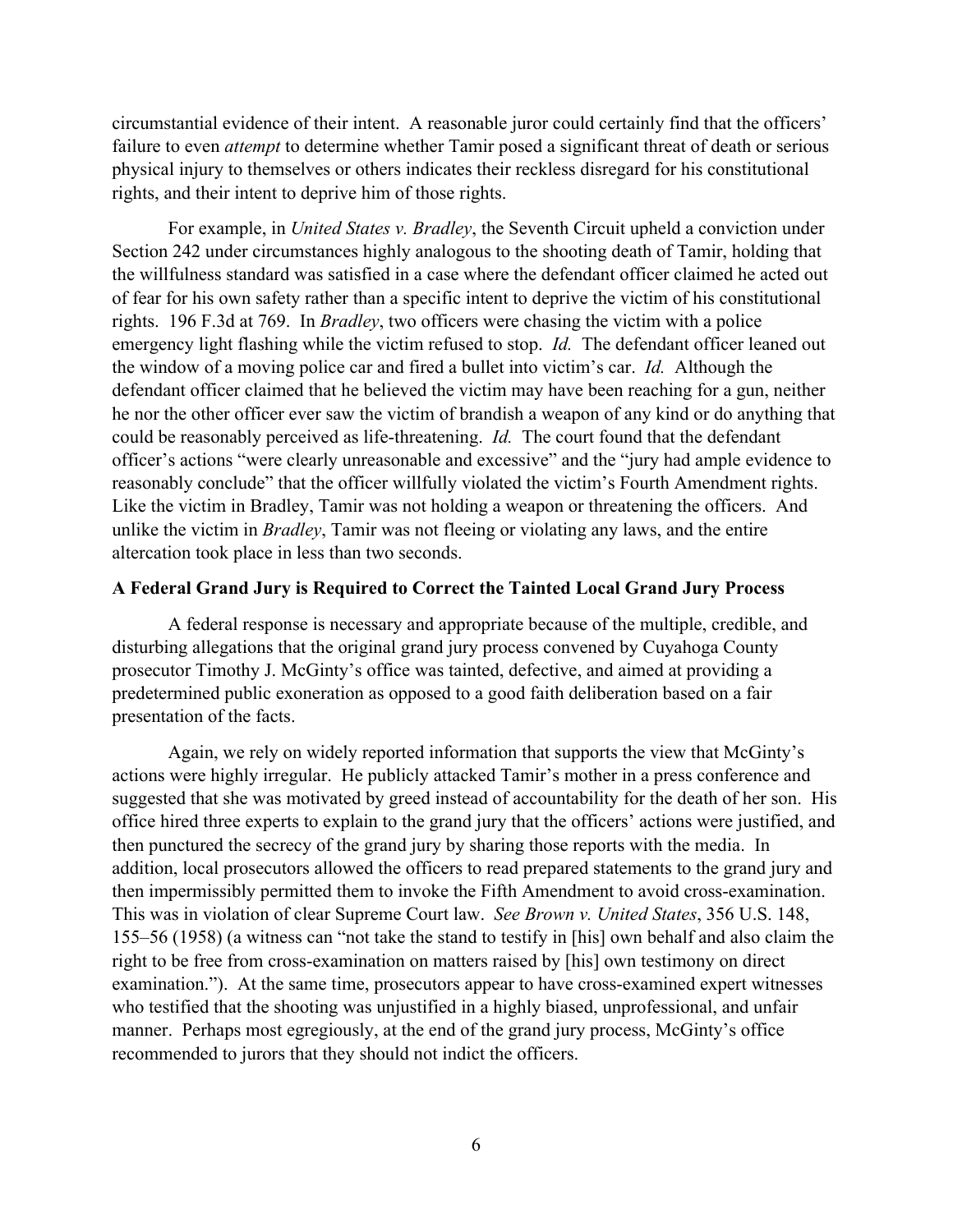#### **Conclusion**

In our view, the tragic and unnecessary shooting death of Tamir Rice presents an important opportunity for the Department to clarify and cement a clear, fair, and proper interpretation of Section 242 that fully realizes the purpose of the statute as enacted by Congress. A decision not to present this case to a federal grand jury on the grounds that the facts here do not meet the requirements of Section 242 would be unwise, both because of the governing law and because a failure to proceed could be interpreted to mean that the statute has less import than it does.

Curing a defective state process—in this case, one that appears to have been impermissibly slanted to protect local white law enforcement officials from accountability in the shooting death of a young black child—is consistent with the fundamental purpose of the federal civil rights laws and squarely within the mandate of the DOJ. Only an uncorrupted, fairly administered federal grand jury process can ensure justice and restore public confidence in the rule of law, both of which have been substantially diminished by the actions of local officials and police officers in this case.

We thank the Department for its consideration of this writing.

Respectfully submitted,

#### /s/

Bryan A. Stevenson Aronson Family Professor of Criminal Justice New York University School of Law Founder and Executive Director, Equal Justice Initiative

#### /s/

Laurence H. Tribe Carl M. Loeb University Professor and Professor of Constitutional Law *Emeritus* Harvard Law School

#### $\sqrt{s}$

Kim Taylor-Thompson Professor of Clinical Law Emerita New York University School of Law

#### $\sqrt{s}$

Mary Frances Berry Geraldine R. Segal Professor of American Social Thought Emerita University of Pennsylvania

### $\sqrt{s}$

Kimberlé W. Crenshaw Isidor and Seville Sulzbacher Professor of Law Columbia Law School

## $\sqrt{s}$

Erwin Chemerinsky Dean and Jesse H. Choper Distinguished Professor of Law University of California, Berkeley, School of Law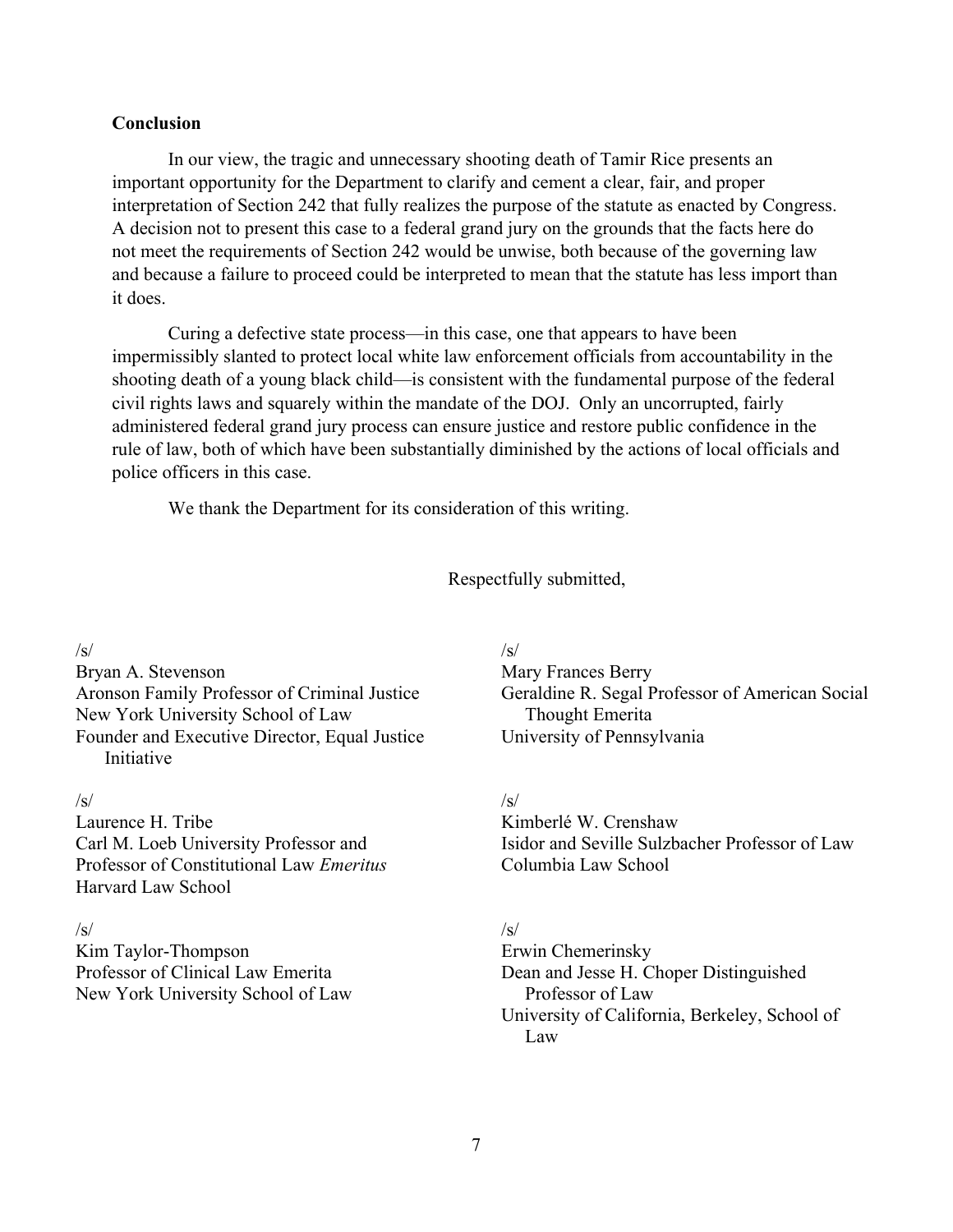# $/s/$

Burt Neuborne Norman Dorsen Professor of Civil Liberties Emeritus New York University School of Law Founding Legal Director, Brennan Center for **Justice** 

#### /s/

Robin Walker Sterling Mayer Brown-Robert A. Helman Professor of Law Northwestern Pritzker School of Law

#### $\sqrt{s}$

Richard T. Ford George E. Osborne Professor of Law Stanford Law School

### $\sqrt{s}$

Carol S. Steiker Henry J. Friendly Professor of Law Harvard Law School

#### $\sqrt{s}$

Kristin Henning Blume Professor of Law Director, Juvenile Justice Clinic and Initiative Georgetown University Law Center

## $\sqrt{s}$

Ronald S. Sullivan Jr. Jesse Climenko Clinical Professor of Law Director, Criminal Justice Institute Director, Trial Advocacy Workshop Harvard Law School

# $\sqrt{s}$

Katie Tinto Clinical Professor of Law Director, Criminal Justice Clinic University of California, Irvine School of Law

### $\sqrt{s}$

Angela J. Davis Distinguished Professor of Law American University Washington College of Law

# $\sqrt{s}$

Paul Butler The Albert Brick Professor in Law Georgetown University Law Center

### $\sqrt{s}$

Herschella G. Conyers Lillian E. Kramer Clinical Professor of Public Interest Law Director: Juvenile & Criminal Justice Clinic University of Chicago Law School

## $\sqrt{s}$

Theodore M. Shaw Julius L. Chambers Distinguished Professor of Law Director of the Center for Civil Rights University of North Carolina School of Law

### $\sqrt{s}$

Randolph Stone Retired Clinical Professor of Law University of Chicago Law School

### $\sqrt{s}$

Angela Onwuachi-Willig Dean and Ryan Roth Gallo & Ernest J. Gallo Professor of Law Boston University School of Law

### $\sqrt{s}$

Miriam Gohara Clinical Associate Professor of Law Yale Law School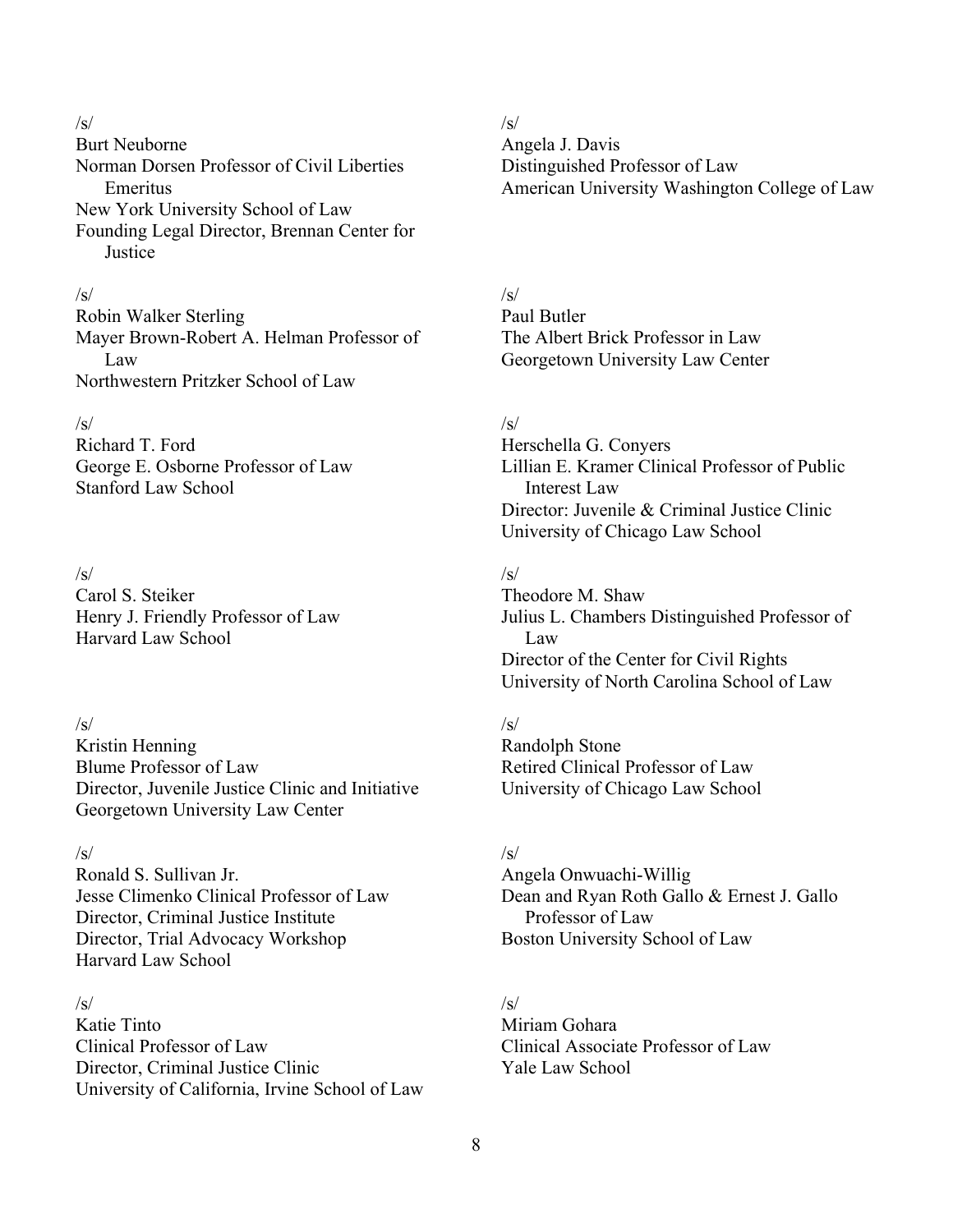#### /s/

Robin A. Lenhardt Professor of Law Co-Founder and Co-Director of the Racial Justice Institute Georgetown University Law Center

#### /s/

Trina Jones Jerome M. Culp Professor of Law Duke University School of Law

 $/s/$ Monica C. Bell Associate Professor of Law Yale Law School

### $\sqrt{s}$

Eisha Jain Assistant Professor of Law University of North Carolina School of Law

## $/s/$

Issa Kohler-Hausmann Professor of Law and Sociology Yale Law School

### $\sqrt{s}$

Brenda V. Smith Professor of Law Director of Community Economic and Equity Development Clinic American University Washington College of Law

#### /s/

L. Song Richardson Dean and Chancellor's Professor of Law University of California, Irvine School of Law

## $\sqrt{s}$

Geoffrey R. Stone Edward H. Levi Distinguished Professor of Law University of Chicago Law School

## $/s/$

Lenese C. Herbert Professor of Law Howard University School of Law

### $\sqrt{s}$

Barry Friedman Jacob D. Fuchsberg Professor of Law Faculty Director, Policing Project New York University School of Law

## $\sqrt{s}$

Brandon Hasbrouck Assistant Professor of Law Washington and Lee University School of Law

# /s/

Kimani Paul-Emile, J.D., Ph.D. Professor of Law Fordham University School of Law Associate Director, Center on Race, Law & **Justice** Faculty Co-Director, Stein Center for Law & **Ethics** 

# $\sqrt{s}$

Steve Zeidman Professor, Director of the Criminal Defense Clinic City University of New York School of Law

# /s/

Isabelle R. Gunning Professor of Law Southwestern Law School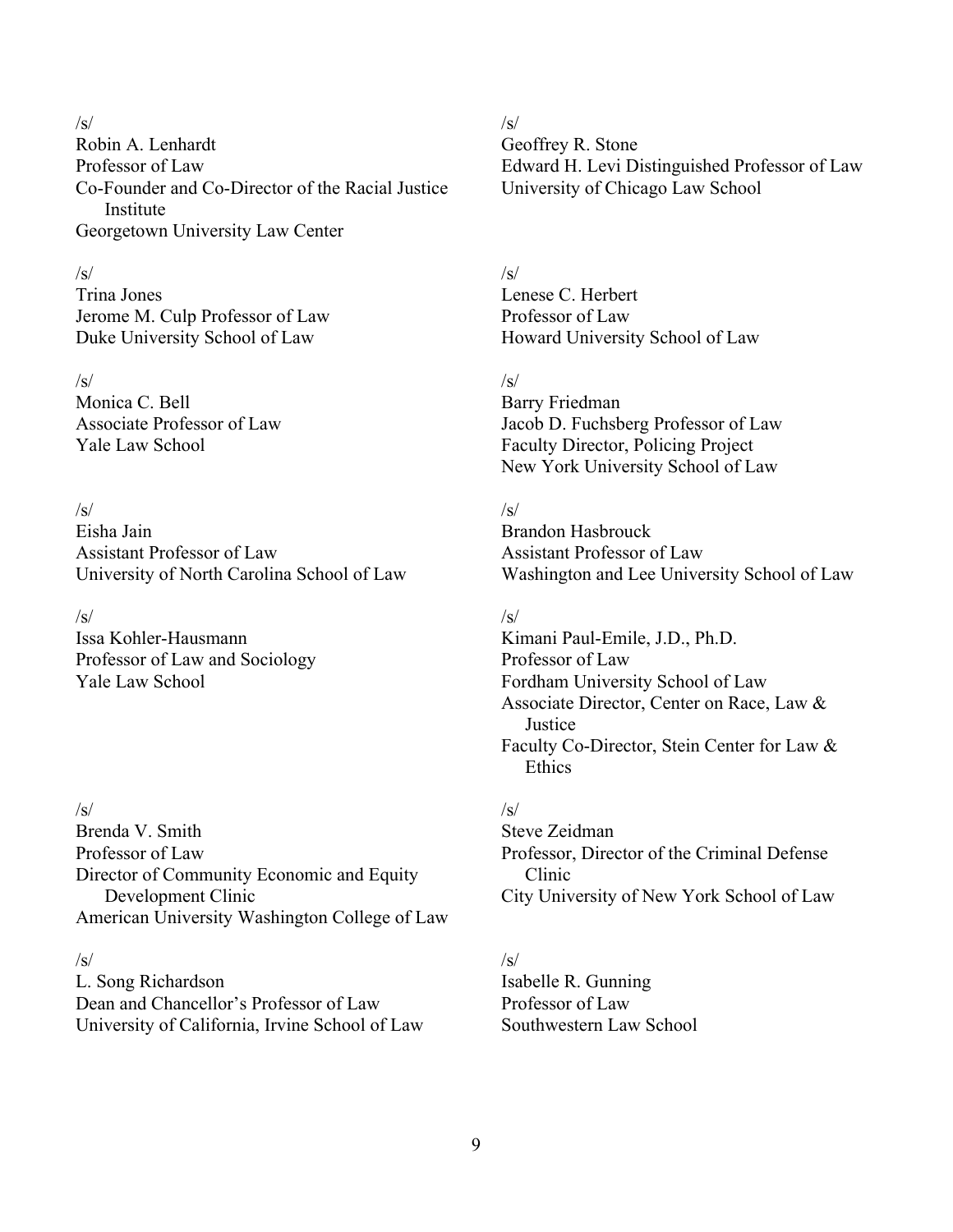#### $\sqrt{s}$

Craig B. Futterman Clinical Professor of Law University of Chicago Law School

### $\sqrt{s}$

Michael Pinard Francis & Harriet Iglehart Professor of Law Co-Director, Clinical Law Program University of Maryland Francis King Carey School of Law

### $\sqrt{s}$

H. Timothy Lovelace, Jr. John Hope Franklin Research Scholar Professor of Law Duke University School of Law

### $\sqrt{s}$

Brandon L. Garrett L. Neil Williams Professor of Law Director, Wilson Center for Science and Justice Duke University School of Law

### $\sqrt{s}$

Deborah N. Archer Professor of Clinical Law Co-Faculty Director, Center on Race, Inequality, and the Law Co-Director, Arthur Garfield Hays Civil Liberties Program New York University School of Law

## $/s/$

Vincent M. Southerland Assistant Professor of Clinical Law Co-Faculty Director, Center on Race, Inequality, and the Law New York University School of Law

### $\sqrt{s}$

Joanna C. Schwartz Professor of Law University of California, Los Angeles School of Law

### $\sqrt{s}$

Lewis R. Katz John C Hutchins Professor Emeritus of Law Case Western Reserve University School of Law

## $\sqrt{s}$

Myron Orfield Earl R. Larson Professor of Civil Rights and Civil Liberties Law Director, Institute on Metropolitan Opportunity University of Minnesota Law School

## $\sqrt{s}$

Bryan L Adamson Associate Dean for Diversity and Inclusion and David L. and Ann Brennan Professor of Law Case Western Reserve University School of Law

### $\sqrt{s}$

Ralph Richard Banks Jackson Eli Reynolds Professor of Law Stanford Law School

# $\sqrt{s}$

Tony Thompson Professor of Clinical Law Emeritus New York University School of Law

# $\sqrt{s}$

Randy A. Hertz Vice Dean, Professor of Clinical Law Director, Clinical and Advocacy Programs New York University School of Law

# $\sqrt{s}$

Randall L. Kennedy Michael R. Klein Professor of Law Harvard Law School